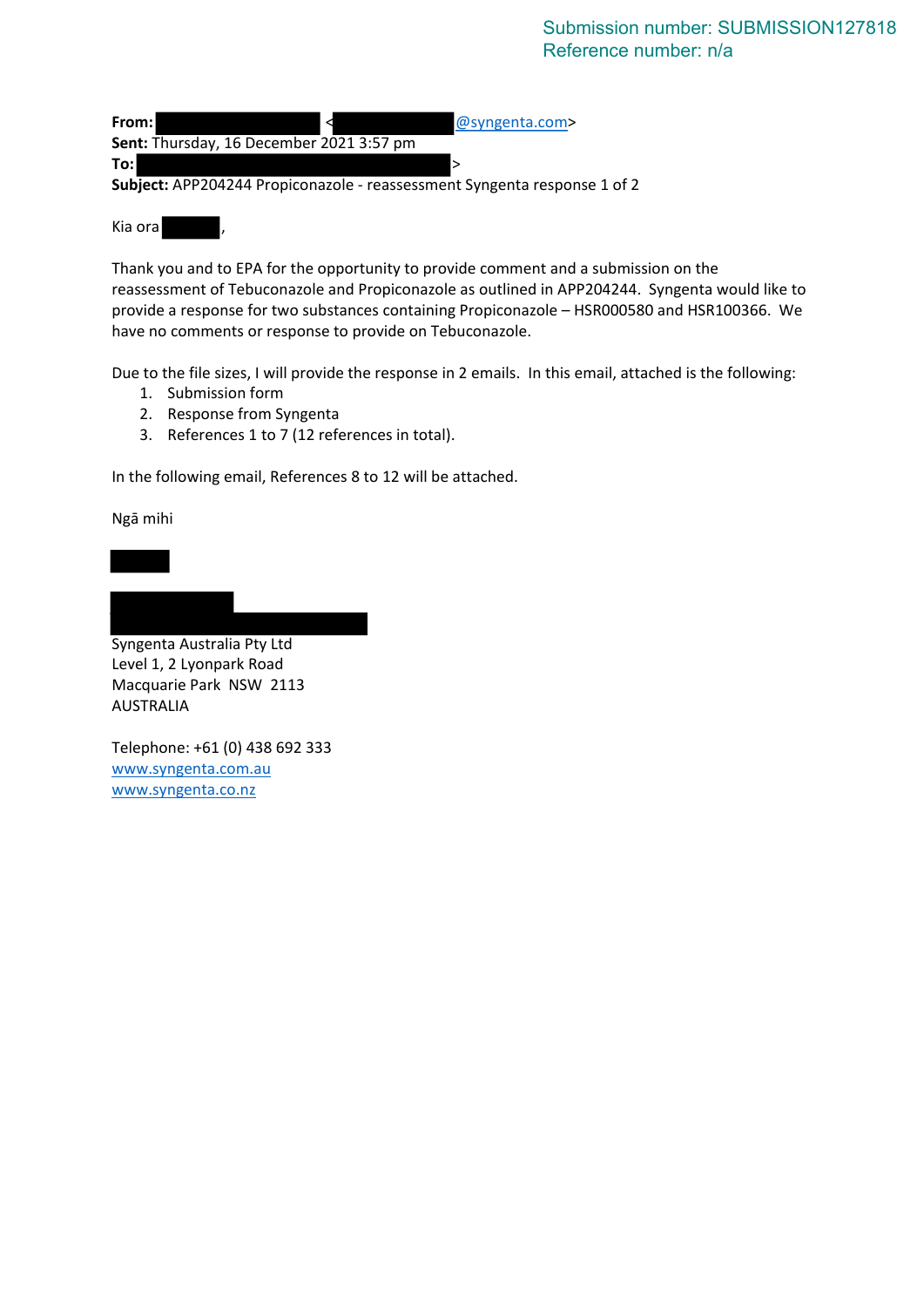



# **Submission form: For Hazardous Substances and New Organisms applications**

### **Submission details**

**What application are you submitting on?**: APP204244 – Propiconazole. HSR000580 and HSR100366

**Organisation or submitter name:** Syngenta Crop Protection Limited

**Contact person (for organisations only):**

**Postal address (***optional***):** Click or tap here to enter text.

**City/Region (***optional***):** Click or tap here to enter text.

**Telephone number:** +61 438 692 333

**Email**: @syngenta.com

#### **Privacy statement**

The EPA is collecting your personal information for the purpose of administering this application under the Hazardous Substances and New Organisms Act and will use the information you provide in this form to contact you in relation to the application. We will store your personal information securely. Your submission and name will be made publicly available on our website, but your personal contact details will not be disclosed. You have the right to access the personal information we hold about you and to ask for it to be corrected if it is wrong. If you would like to access your personal information, or have it corrected, please contact us at [info@epa.govt.nz.](mailto:info@epa.govt.nz)

#### **Confidential details**

The Official Information Act 1982 (OIA) applies to all information held by the EPA (subject to section 55 of the Hazardous Substances and New Organisms Act 1996), and information may be released under the OIA unless there are grounds to withhold it. If you consider any part of your submission is confidential, please clearly label it as such and include the reasons why you think the information is confidential (eg, you may consider some information to be commercially sensitive). Further information on the OIA is at [www.ombudsman.parliament.nz](http://www.ombudsman.parliament.nz/)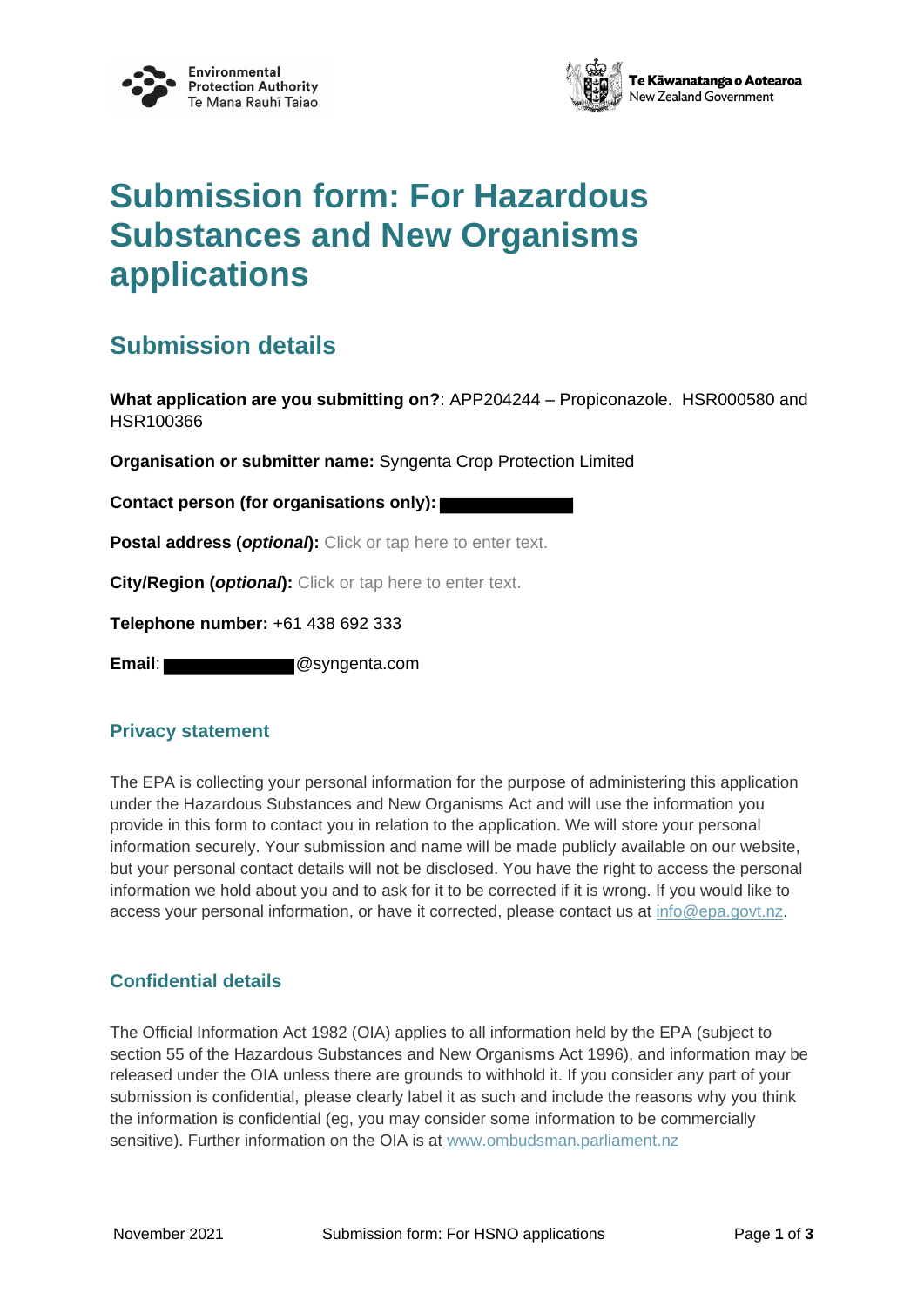## **Your submission**

**What is your view on what is proposed in the application form?**

- $\Box$  I support the application
- $\boxtimes$  I oppose the application
- $\Box$  I neither support or oppose the application

**The reasons for making my submission are**<sup>1</sup> : *(further information can be supplied with your submission, see footnote).*

Please see attached document "*2021 12 16-APP204244 Propiconazole Response-Syngenta*" for reasons for opposing the application.

#### **I wish for the EPA to make the following decision:**

Details outlined in the document attached.

#### **All submissions are taken into account by the decision makers. In addition, please indicate whether or not you also wish to speak at a hearing if one is held**.

 $\Box$  I wish to be heard in support of my submission (this means that you can present your submission to the DMC at the hearing but does not allow you to introduce new information at the hearing)

 $\Box$  I do not wish to be heard in support of my submission (this means that you cannot speak at the hearing).

**If neither box is ticked, it will be assumed you do not want to appear at a hearing.**

 $1$  Further information can be supplied with your submission. If you are sending this submission electronically, please attach one or more files in any standard file format.